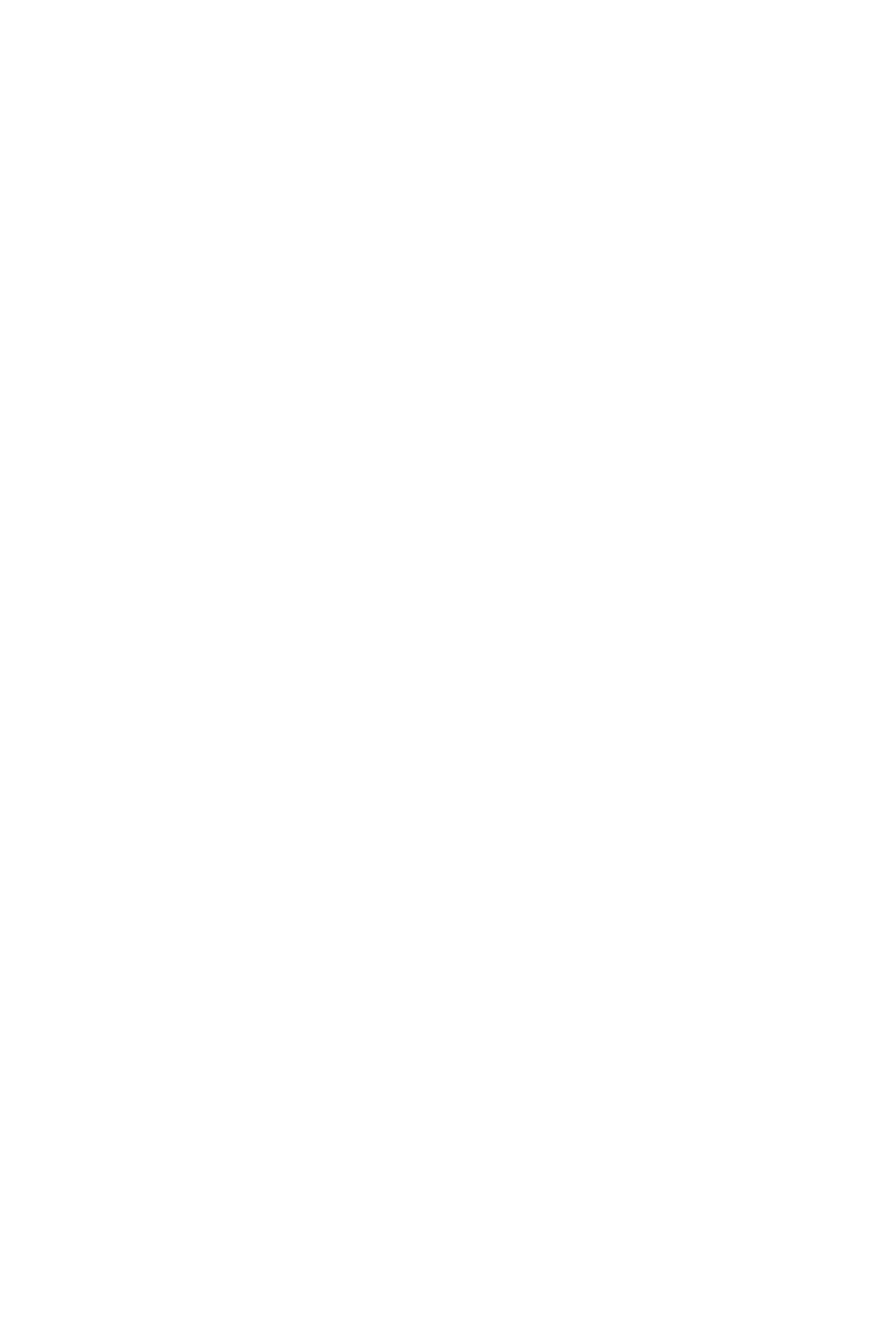## **Why Christ Came**

### 31 Meditations on the Incarnation

Joel R. Beeke and William Boekestein



Grand Rapids, Michigan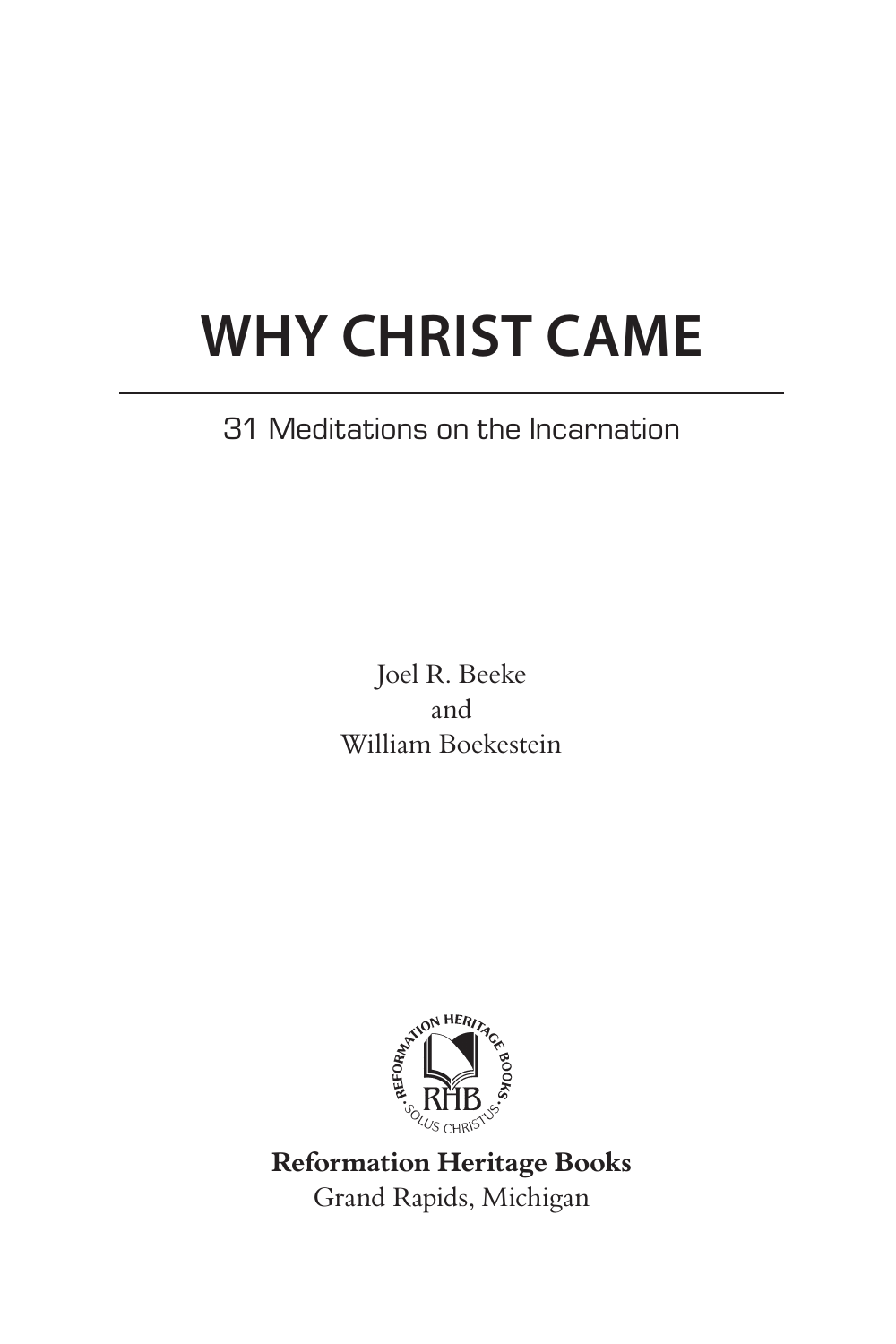*Why Christ Came* © 2013 by Joel Beeke and William Boekestein

All rights reserved. No part of this book may be used or reproduced in any manner whatsoever without written permission except in the case of brief quotations embodied in critical articles and reviews. Direct your requests to the publisher at the following address:

#### **Reformation Heritage Books**

2965 Leonard Street NE Grand Rapids, MI 49525 616-977-0889 / Fax 616-285-3246 orders@heritagebooks.org www.heritagebooks.org

*Printed in the United States of America* 13 14 15 16 17 18/10 9 8 7 6 5 4 3 2 1

Psalm selections from *The Psalter* (Grand Rapids: Reformation Heritage Books, 1999).

The authors wish to express their appreciation to Rev. Dick Moes for contributing chapters 23 and 24.

Library of Congress Cataloging-in-Publication Data

Beeke, Joel R., 1952-

 Why Christ came : 31 meditations on the incarnation / Joel R. Beeke and William Boekestein.

 pages cm ISBN 978-1-60178-268-7 (pbk. : alk. paper) 1. Jesus Christ—Person and offices—Meditations. 2. Incarnation—Meditations. I. Title. BT203.B4465 2013 232'.1—dc23 2013018298

*For additional Reformed literature, request a free book list from Reformation Heritage Books at the above regular or e-mail address.*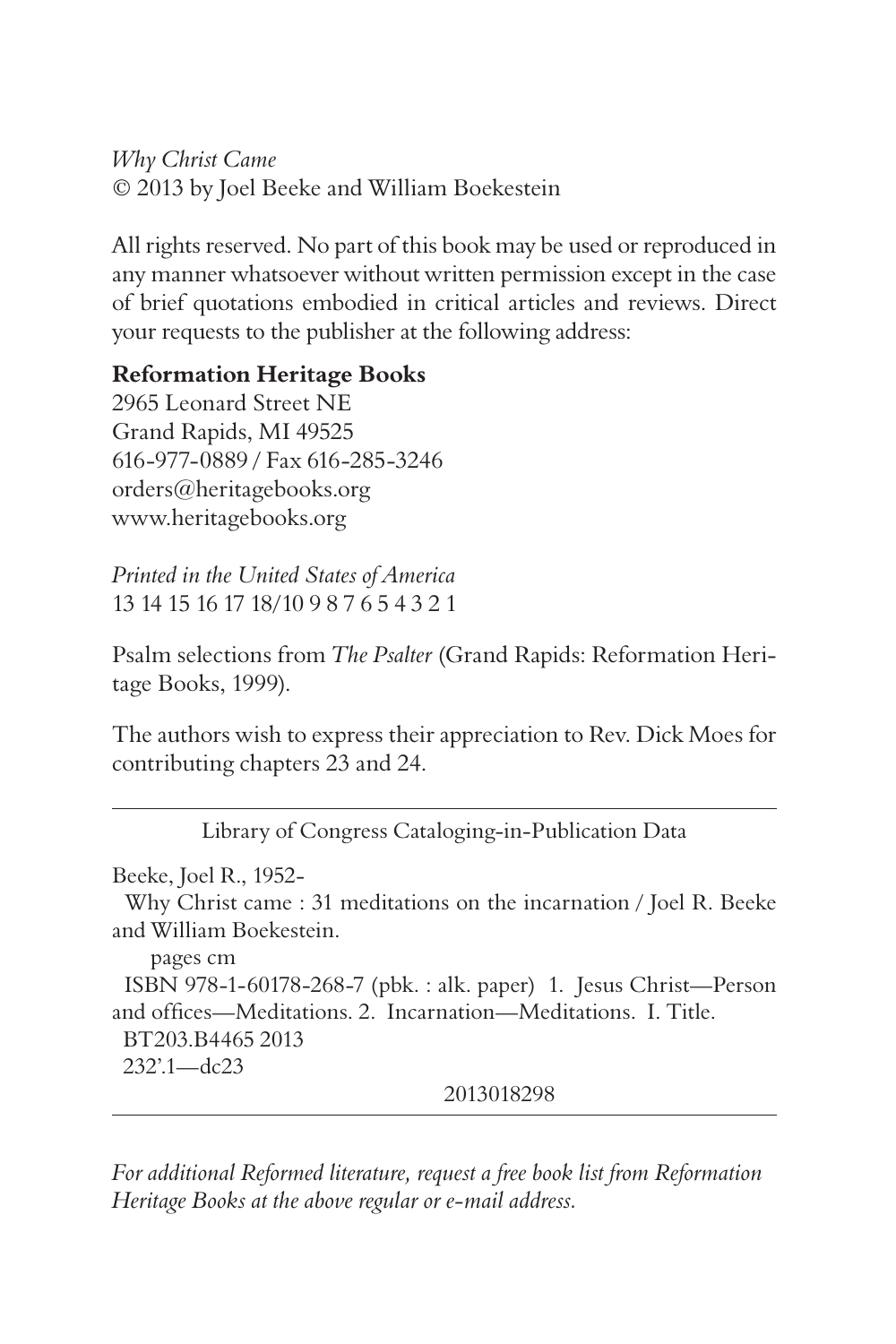## **Contents**

| 1. To Do the Will of the Father                                        | 1   |
|------------------------------------------------------------------------|-----|
| 2. To Save Sinners                                                     | 5   |
| 3. To Bring Light to a Dark World                                      | 9   |
| 4. To Be Made Like His People                                          | 13  |
| 5. To Bear Witness to the Truth                                        | 16  |
| 6. To Destroy the Devil and His Works                                  | 19  |
| 7. To Give Eternal Life                                                | 22  |
|                                                                        |     |
|                                                                        | 29  |
| 10. To Demonstrate True Humility.                                      | -32 |
| 11. To Preach the Gospel                                               | 35  |
|                                                                        | 38  |
| 13. To Give His Life a Ransom for Many                                 | 41  |
| 14. To Fulfill the Law and Prophets                                    | 45  |
| 15. To Reveal God's Love for Sinners                                   | 49  |
| 16. To Call Sinners to Repentance                                      | 52  |
|                                                                        | 56  |
| 18. To Seek and Save the Lost                                          | 60  |
|                                                                        | 64  |
| 20. To Bring Peace                                                     | 67  |
| 21. To Bring a Sword $\dots \dots \dots \dots \dots \dots \dots \dots$ | 71  |
| 22. To Bind Up Broken Hearts  74                                       |     |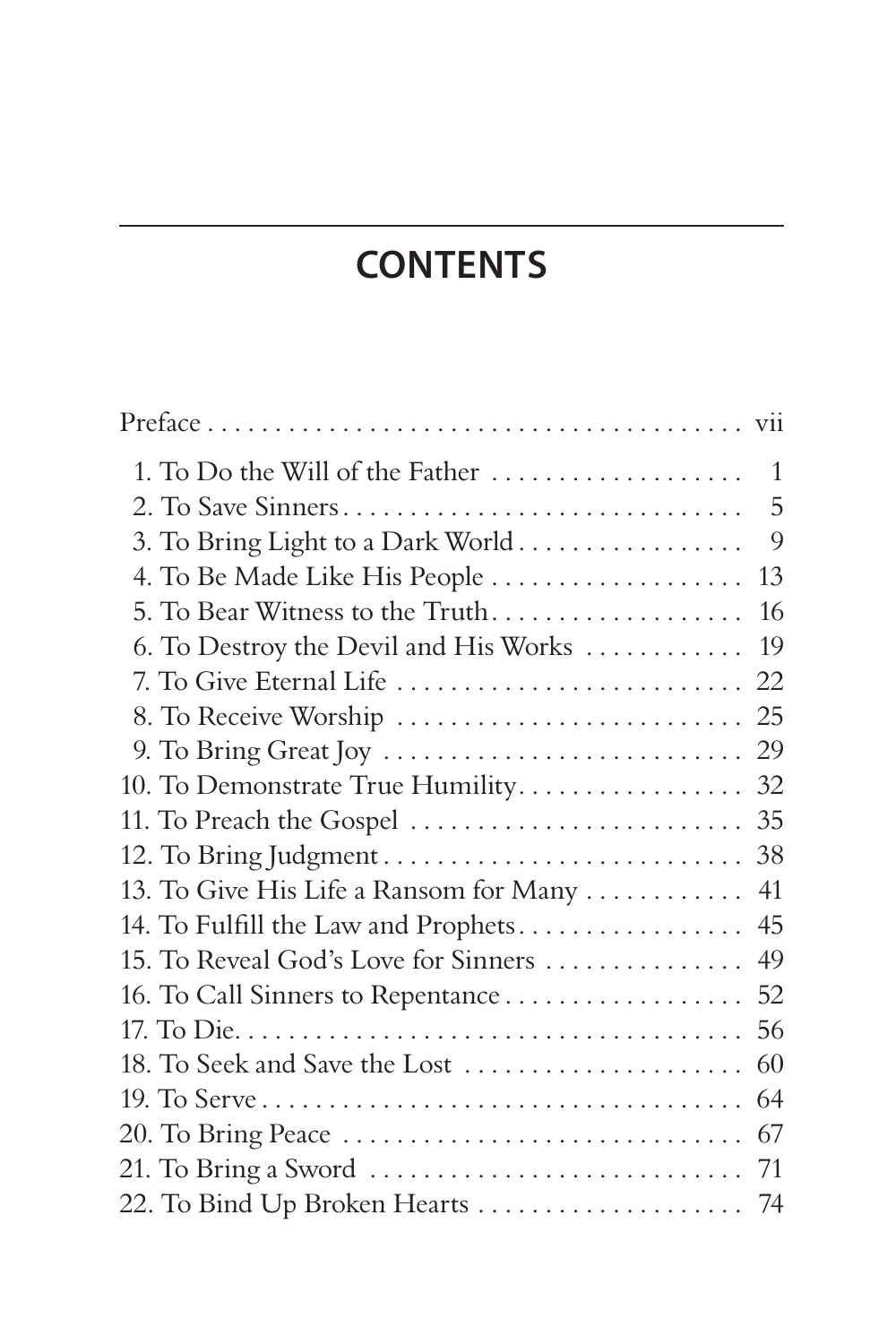#### vi **Why Christ Came**

| 24. To Make Us Partakers of the Divine Nature  82 |
|---------------------------------------------------|
|                                                   |
| 26. To Restore Human Nature to Holiness  88       |
| 27. To Be a Merciful and Faithful High Priest  91 |
| 28. To Be the Second and Greater Adam 94          |
|                                                   |
| 30. To Be Loved by God's Children 100             |
|                                                   |
|                                                   |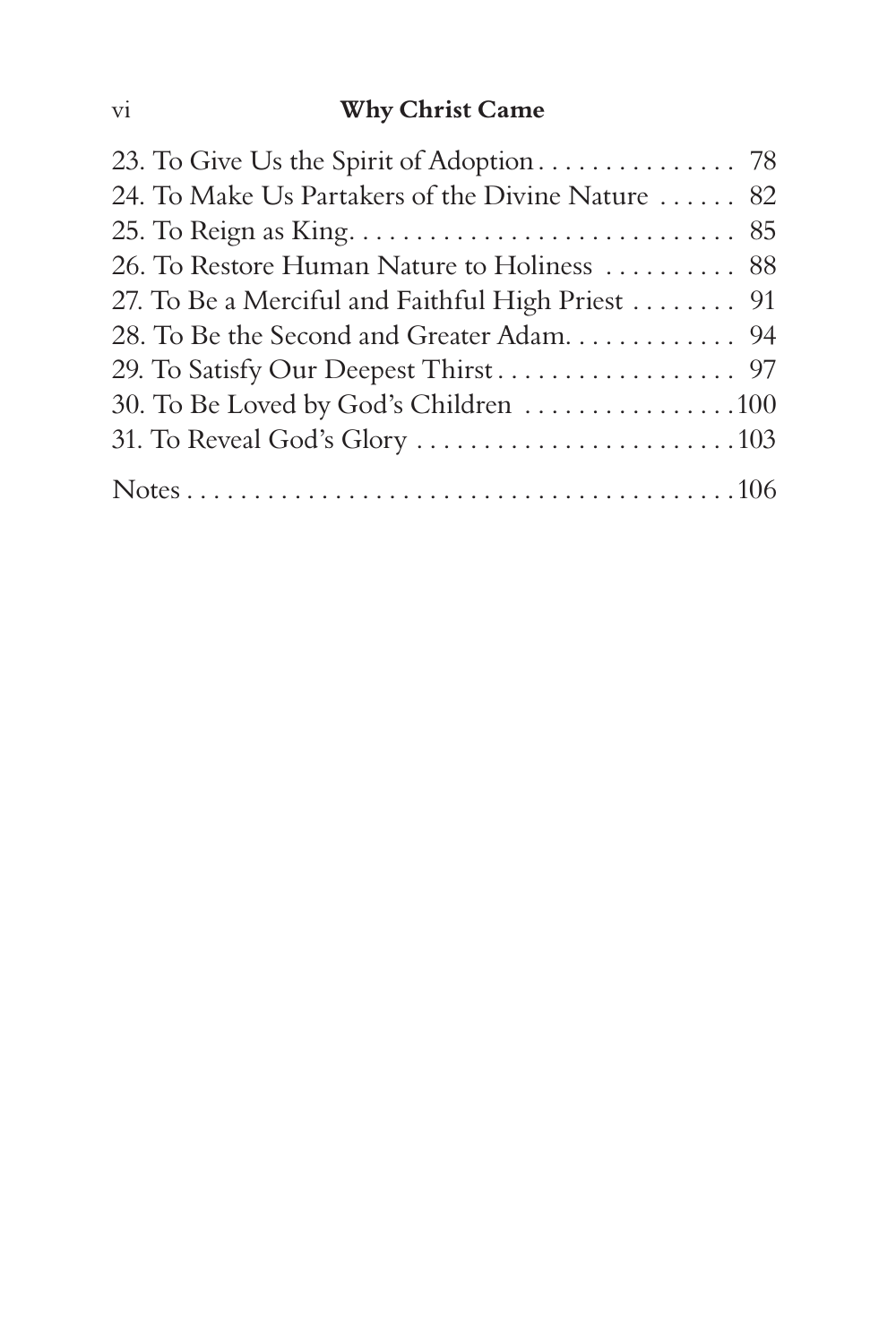## **PREFACE**

Traditionally, at Christmastime we think about the story of Christ's birth. It *feels* like Christmas when we picture Joseph and Mary, the shepherds, the angels, and the manger containing the Christ child. But to appreciate the magnitude of the main point of the story—that the eternal Son of God assumed our flesh-and-blood human nature—we need to learn from the rest of the Bible why Christ came to earth.

Sadly, many who vehemently argue the need to "keep Christ in Christmas" can probably say very little about the reality and practical significance of the incarnation. Learning the reasons for Christ's advent will help us more deeply celebrate His birth, allow us to see more clearly how it is connected with the rest of His ministry, and help us understand its importance for our lives. Understanding why Jesus came to earth also has apologetic value. Suppose someone asked you, "Why did Jesus come to earth?" You could probably come up with one or two reasons. As true as those reasons might be, they would only begin to communicate the richness of Christ's incarnation.

"Why" is a marvelous teacher because it helps us identify the meaning of the events we observe. Rudyard Kipling called the interrogative "why" one of the "six honest serving men" who taught him all he knew. Christ Himself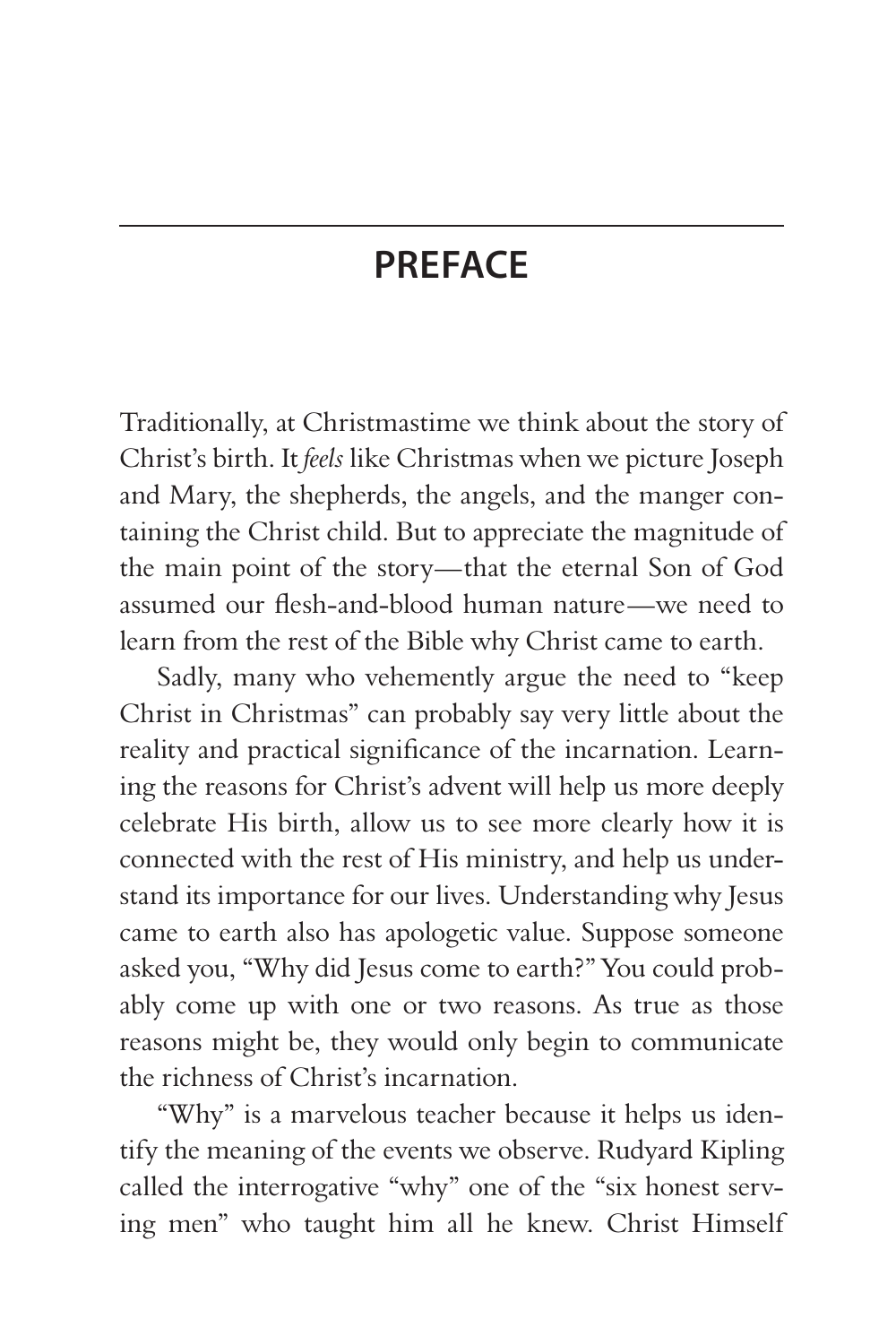#### viii **Why Christ Came**

frequently employed this "serving man" as He taught about His first coming. Answering the "why" question should also enlarge our vision for the season of Advent and Christmas, helping us answer important questions like, "Why are we gathering as church and family?" "Why do we have special commemorations at this time of year?" "Why does this season bring us hope?"

The psalmist says all creation declares the glory of God (Ps. 19:1). Nothing, however, glorifies God as much as the incarnation of His Son. As Charles Spurgeon exclaimed, "Sing, sing, O universe, till thou hast exhausted thyself, yet thou canst not chant an anthem so sweet as the song of the Incarnation!"1 John Owen observed, "We can only adore the mysterious nature of it;—'great is this mystery of godliness'" (1 Tim. 3:16).2

Likewise, this little book cannot begin to exhaust the riches of the great mystery that God became man. Many more reasons could be given. In addition to the reasons given in this book, Christ came to earth

- to send fire (Luke 12:49–50)
- to redeem us from the law (Gal. 4:4–5)
- to be the Savior of the world (1 John 4:14; John 12:47)
- to be received in the Father's name ( John 5:43)
- to give abundant life ( John 10:10)
- to reveal the Father (Matt. 11:27; John 14:9)
- to preach deliverance to captives (Luke 4:18)
- to be an example of meekness (Matt. 11:29)
- to fulfill God's promise as the seed of the woman (Gen. 3:15)
- to give us the Holy Spirit ( John 7:39)

With John, we can say that if all the reasons for which Christ came were written down, "I suppose that even the world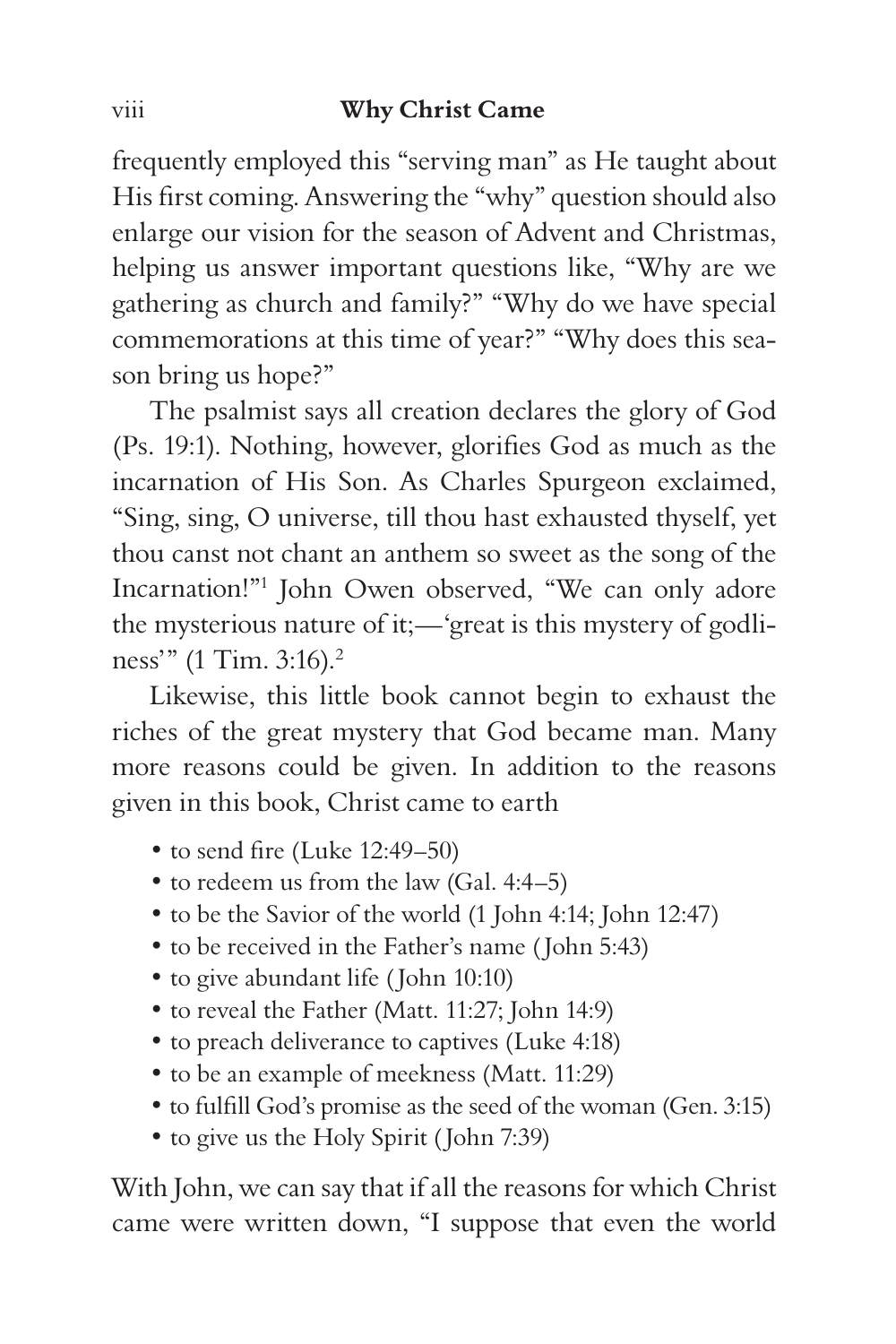#### **Preface** ix

itself could not contain the books that should be written" ( John 21:25). The number of reasons for which Christ came into the world may ultimately surpass the number of people He came to save.

We offer these thoughts with the prayer of the apostle Paul: "That Christ may dwell in your hearts by faith; that ye, being rooted and grounded in love, may be able to comprehend with all saints what is the breadth, and length, and depth, and height; and to know the love of Christ, which passeth knowledge, that ye might be filled with all the fulness of God" (Eph. 3:17–19).

Aside from Scripture and biblical commentaries, some other helpful books on the incarnation of Christ include *On the Incarnation of the Word of God* by Athanasius; *Emmanuel, Or, The Incarnation of the Son of God the Foundation of Immutable Truth* by M. F. Sadler; *Christ's Incarnation, the Foundation of Christianity* by Charles Spurgeon; *The Incarnation of Christ* by Edwin H. Gifford and Samuel J. Andrews; *The Virgin Birth of Christ* by J. Gresham Machen; *The Story of the Christ Child*  by Leon Morris; *The Person of Christ: A Biblical and Historical Analysis of the Incarnation* by David F. Wells; *The Word Became Flesh: A Contemporary Incarnational Christology* by Millard J. Erickson; *The Christ of Christmas* by James Montgomery Boice; and *Why on Earth Did Jesus Come?* by John Blanchard.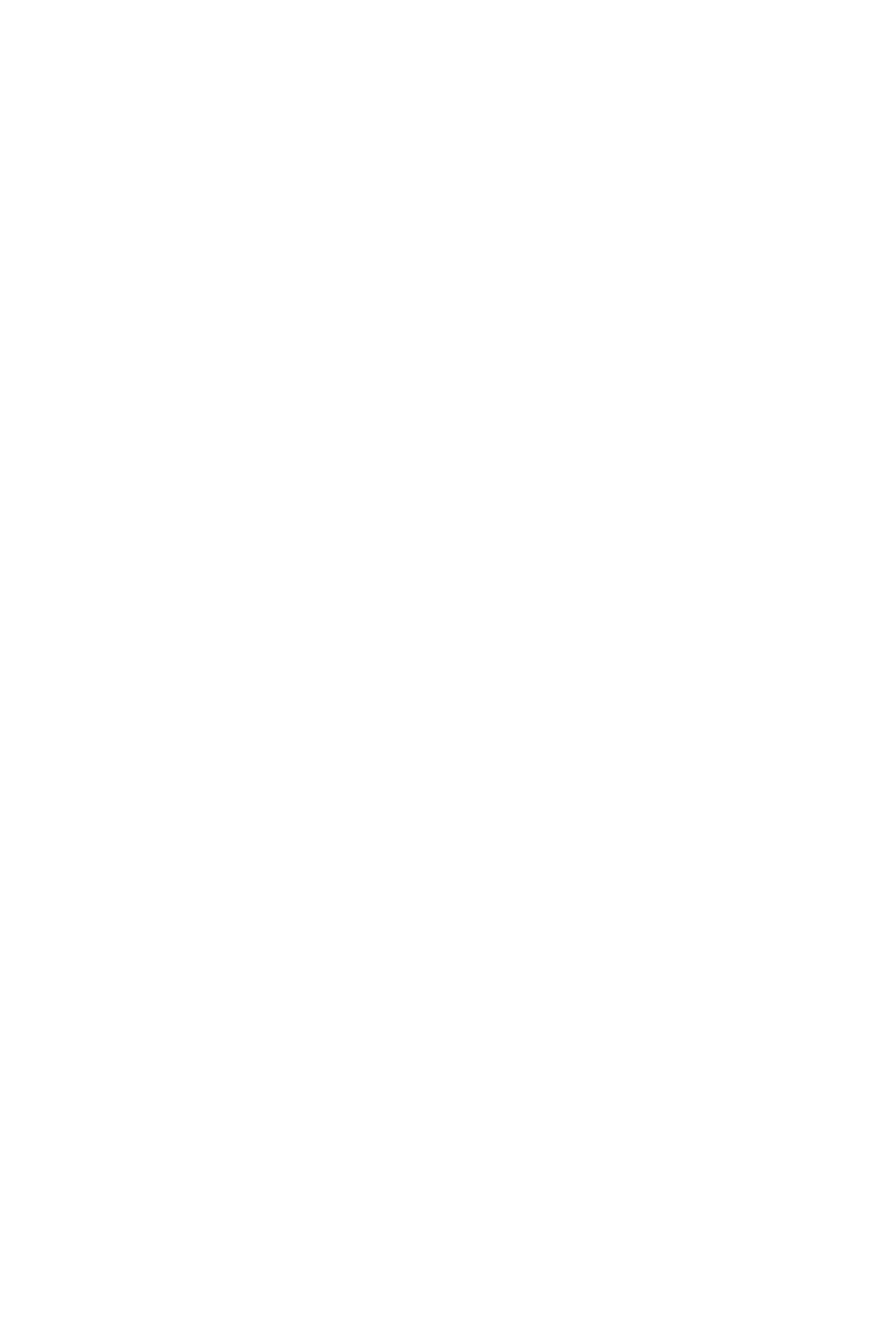# 1

## **To Do the Will of the Father**

*For I came down from heaven, not to do mine own will, but the will of him that sent me.*  $-$  JOHN 6:38

*Then said I, Lo, I come (in the volume of the book it is written of me,) to do thy will, O God. —*Hebrews 10:7; cf. Psalm 40:7–8

Jesus came to earth to do the will of the Father. Ultimately, the will of God is His righteous decree that determines all that comes to pass and causes all things to work together for His glory (Eph. 1:11; cf. Deut. 29:29). Everything that comes to pass is the will of God, and He accomplishes that in Christ (Col. 1:16–17). But when Christ speaks about coming to do God's will, He is referring to the will that God has revealed "unto us and to our children for ever, that we may do all the words of this law" (Deut. 29:29). God's revealed will is breathed out of His heart and establishes His expectations for His people.

It may surprise us, then, to hear Jesus refer to two wills: His own and His Father's. In doing so, Jesus opens a window on His humanity. As Andrew Murray says, "Christ had a human will. For instance, he ate when he was hungry, and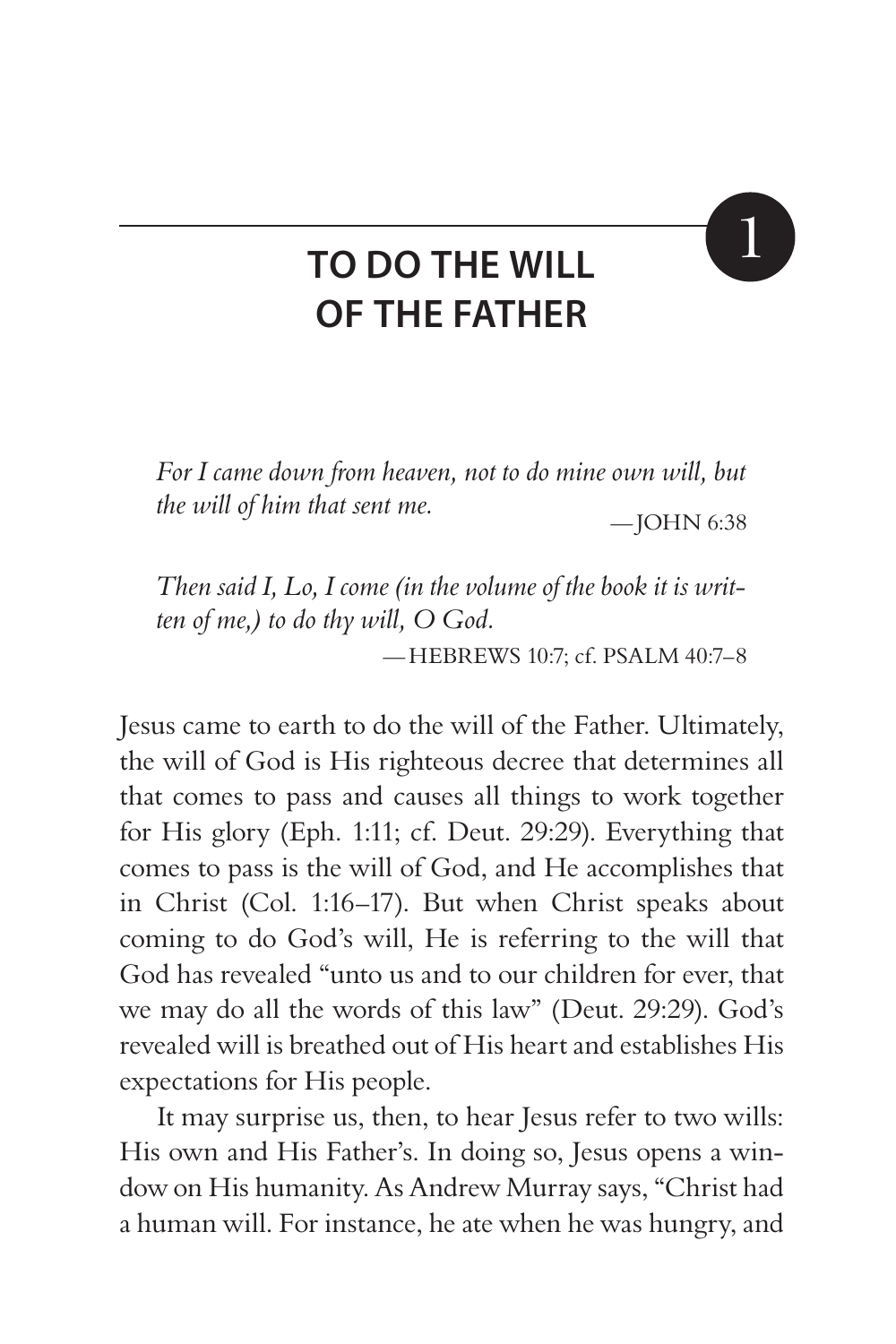#### 2 **Why Christ Came**

he shrank from suffering when he saw it coming."1 While His will was not sinful, Jesus still had to deny it. In taking on flesh, Christ undertook the ultimate challenge of conforming His human will to His Father's divine will.

Jesus met that challenge; He did the will of God in all things. He performed every duty of the law (Matt. 5:17) and resisted all temptation to transgress it. At the end of His earthly life He could say, "I have finished the work which thou gavest me to do" ( John 17:4).

James 4:17 says, "To him that knoweth to do good, and doeth it not, to him it is sin." We commit sins of omission every day, but Jesus never did. Indeed, He sometimes went out of His way to heal just one person (Mark 5:1–20). He showed compassion to people who were guilty of notorious sins ( John 4:1–30; 8:1–11). The disciples accused their master of being unreasonable when He fed crowds of five thousand and then four thousand, because no one could be expected to provide for such multitudes (Mark 6:35–37). But Jesus had compassion on them (Matt. 15:32). In His entire ministry, Jesus showed that God's servants must not fail to do all that is commanded them (Luke 17:10).

 Jesus' obedience to God's will is especially revealed in His fulfillment of the unique task of redeeming and preserving His people according to His Father's eternal plan. He says in John 6:38–40:

For I came down from heaven, not to do mine own will, but the will of him that sent me. And this is the Father's will which hath sent me, that of all which he hath given me I should lose nothing, but should raise it up again at the last day. And this is the will of him that sent me, that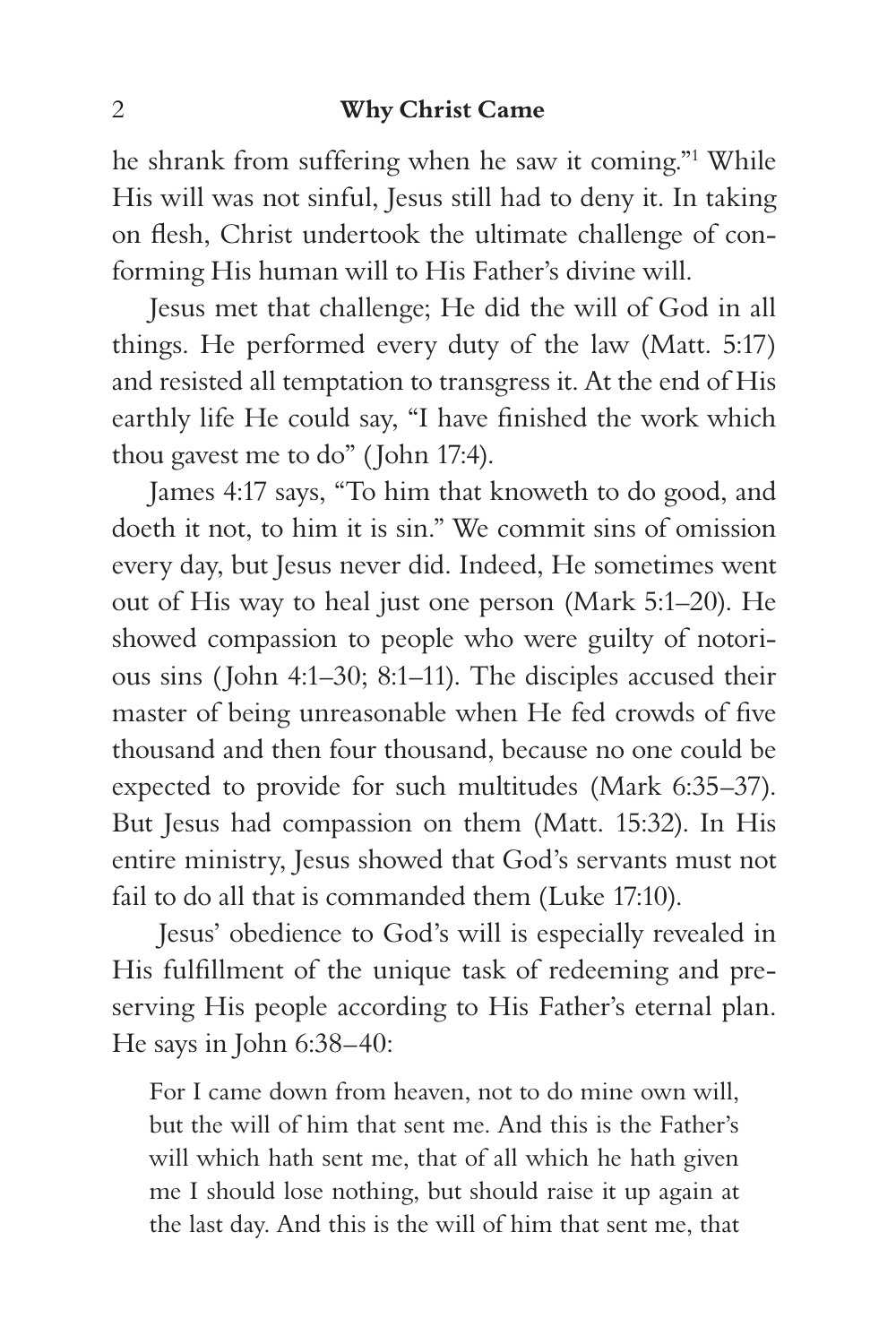every one which seeth the Son, and believeth on him, may have everlasting life: and I will raise him up at the last day.

Jesus' obedience was particularly focused on the sheep He came to save. His mother, Mary, sang, "He that is mighty hath done to me great things" (Luke 1:49). As we study Jesus' obedience in the pages of Scripture, we can say, "It was all for us!" (cf. Gal. 2:20).

Not one of the Father's expectations went unfulfilled in Christ. When Christ said, "It is finished," He meant it ( John 19:30). By His obedience to God's will, even in the things that He suffered, He secured salvation for us. As our high priest, Christ teaches us that we have no other way of dealing with our moral failure and its penalty than to come to God and say, "Nothing in my hand I bring, / Simply to thy cross I cling."

As we study the early chapters of the Gospels, it is difficult to feel the full weight of Jesus' statement: "I come…to do thy will, O God." But later, especially as we read about Christ in the garden of Gethsemane, we begin to sense the depth of that commitment. In the garden Jesus wrestles with the reality of Isaiah 53:10: "Yet it pleased the LORD to bruise him." In the garden Christ was "exceeding sorrowful, even unto death" and "sore amazed" (Matt. 26:38; Mark 14:33). Paintings of Christ praying while He serenely looks up to heaven greatly distort the reality of His garden experience. In Gethsemane Christ lost His composure, falling to the ground in agonizing prayer (Mark  $14:35$ ).<sup>2</sup> The overwhelming terror of bearing God's judgment against our sins pressed out of Him great drops of bloody sweat.<sup>3</sup> Still, Jesus submitted to His Father, praying, "Not what I will, but what thou wilt" (Mark 14:36).